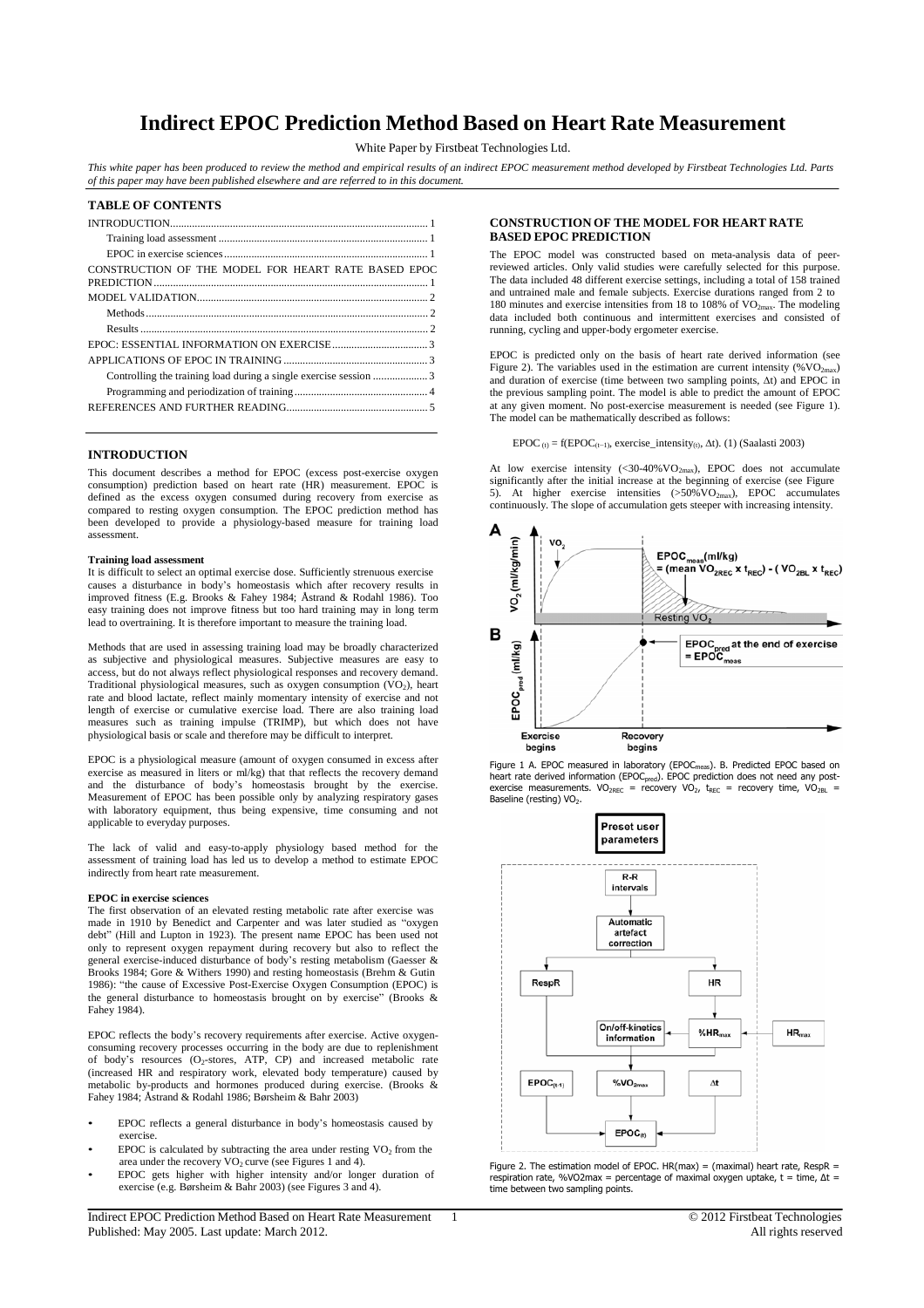

Figure 3. EPOCmeas (shaded area) and EPOCpred (dotted line) from four sample exercises. Figures A to C represent typical constant-intensity exercises, whereas Figure D<br>represents a typical exercise during which the intensi cycle ergometry) or terrain (uphill/downhill).



Figure 4. Calculation models of the EPOCpred upslope component (A) and downslope component (B), fitted using meta-analysis data. The combination of upslope and downslope equations determines the gradient of EPOCpred accumulation.



Figure 5. The accumulation pattern of EPOC at various intensities as a function of exercise duration.

The accumulation formula of HR-based EPOC is a combination of upslope (Fig. 4 A) and downslope (Fig. 4 B) formulas. When the intensity of exercise is high, EPOC accumulates, whereas during periods of rest or low-intensity activity, the combination of these formulas results in decreasing EPOC.

There may be a time lag of about 15 s between the cessation of exercise and reaching the peak value of heart beat derived EPOC. This is due to the slow recovery pattern of VO<sub>2</sub> after exercise, which lags behind the true intensity (the calculation model is not able to recognize the exact end point of exercise).

#### **MODEL VALIDATION** (Data published, Rusko et al. 2003) **Methods**

Subjects were 32 healthy adults (8 fit and 8 less fit males and females), age 38±9 years (mean±SD), weight 69.6±10.8 kg, height 171.6±8.5 cm and  $\rm VO_{2max}$ 44.0±8.8 ml/kg/min. The procedure is presented in Figure 6.

Indirect EPOC Prediction Method Based on Heart Rate Measurement 2 Published: May 2005. Last update: March 2012.

Measurements included two 10-min submaximal steady state exercise sessions at 40% and 70% VO2max, with a constant load, and a maximal incremental bicycle ergometer (Ergoline, Bitz, Germany) test to voluntary exhaustion. Heart period data was collected beat-by-beat with an RR-recorder (Polar Electro Ltd., Kempele, Finland) and VO<sub>2</sub> data breath-by-breath with a Vmaxanalyzer (Sensor Medics, California, Palo Alto, USA).



Figure 6. Submaximal and maximal exercise protocols on a cycle ergometer.

## **Results**

HR-based EPOC was found to correlate with measured EPOC and the goodness of fit  $(r^2)$  value was 0.79 (see Figure 7). Mean absolute error (MAE) values for the HR-based EPOC, when compared to the measured EPOC values, were 9.4, 14.0 and 16.9 ml/kg for 40% and 70% constant load exercise and for maximal incremental exercise, respectively. For the pooled data, MAE was 13.7 ml/kg. HR-based EPOC was also tightly connected with blood lactate levels, with the  $r^2$ -value being 0.79 (see Figure 8).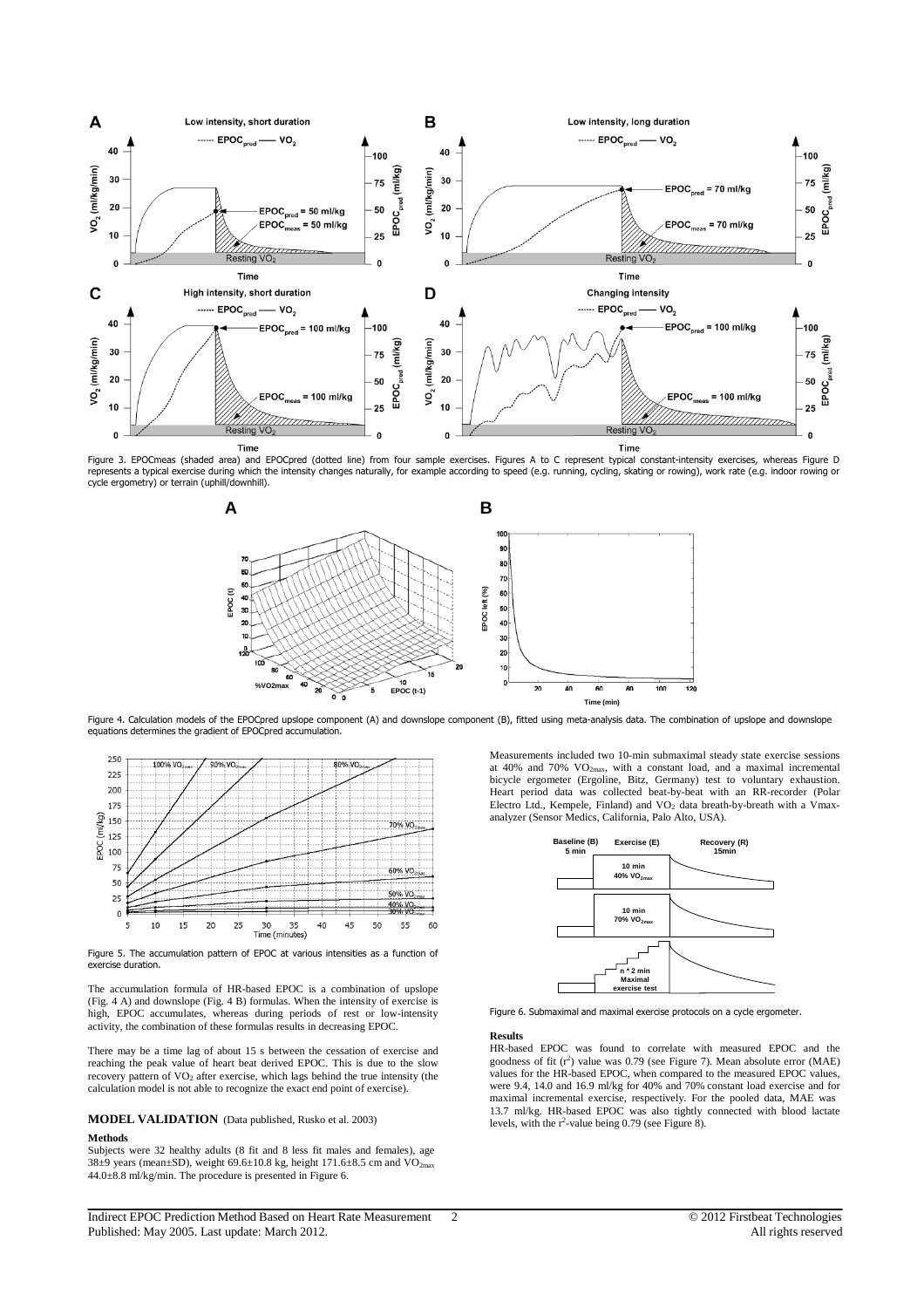

Figure 7. The correlation of heart beat derived EPOC (EPOCpred) with measured EPOC (EPOCmeas) during cycle ergometry exercise. (Modified from Rusko et al. 2003)



Figure 8. The correlation of HR-based EPOC (EPOCpred) with blood lactate levels (Bla) during cycle ergometry exercise. (Modified from Rusko et al. 2003)

# **EPOC: ESSENTIAL INFORMATION ON EXERCISE**

Table 1 summarizes the properties of exercise that determine the magnitude of EPOC. During exercise, EPOC increases or decreases depending on whether disturbance or recovery in homeostasis is expected. EPOC starts to decrease if the intensity decreases enough during exercise. This implies that the physiological training load is not increasing further, but is decreasing instead.

Table 3. Summary of different types of targeted exercises and the related EPOC.

High EPOC-values are typically attained in exercise where cardiorespiratory load and oxygen consumption remain at high level without possibility to recover. Exercise that recruits large muscle mass, such as cross-country skiing and running, results in higher EPOC values than exercise that recruits small muscle mass. High EPOC values are also gained in intermittent exercise, such as interval training, soccer or squash, if recovery periods are short and intensity remains moderate. When applied to same exercise type, EPOC can be used to compare the demand of different exercises.

EPOC reflects mainly aerobic properties of the exercise and therefore, does not reflect optimally exhaustion due to local muscular fatigue and/or acidity. Thus, in strength exercise, EPOC may be low although the individual would be exhausted.

The day-to-day variation in the physiological training state of an individual can be tracked with EPOC. Short-term changes in performance, environmental factors and possible illnesses affect EPOC accumulation. EPOC is a sensitive measure for both cardiac and respiratory responses. Even slightly unusual responses can be tracked (see Table 2).

## **APPLICATIONS OF EPOC IN TRAINING**

## **Controlling the training load during a single exercise session**

EPOC can be applied across sports, as can be seen from Table 4. An individual willing to improve his/her fitness level can try different sports and check which ones are the best for his/her purpose.

EPOC can be used to confirm whether exercise fulfilled the purpose set before the exercise session. Table 3 represents the main types of aerobic exercise and the expected EPOC response. If the purpose is to enhance cardiorespiuratory fitness, EPOC should be high (see Figures 10 A and B). During low-intensity basic endurance exercise and separate warm-up exercises, EPOC should be kept at a low level (see figure 9 A and B). During cool-down, a decline in EPOC should be seen, indicating active recovery after exercise.

| Table 1. EPOC depends on exercise properties. |  |
|-----------------------------------------------|--|
|-----------------------------------------------|--|

| <b>Higher EPOC</b>                                       | <b>Lower EPOC</b>                                       |
|----------------------------------------------------------|---------------------------------------------------------|
| Increased intensity                                      | Decreased intensity                                     |
| Longer duration                                          | Shorter duration                                        |
| Continuous exercise                                      | Discontinuous exercise                                  |
| Shorter recovery periods during intermittent<br>exercise | Longer recovery periods during intermittent<br>exercise |
| Active recovery during intermittent exercise             | Passive recovery during intermittent<br>exercise        |
| Whole body exercise                                      | Lower/upper body exercise                               |

| <b>Exercise type and purpose</b>                                                                                                                                                                                               | <b>Exercise characteristics</b>                                                                                                                                                                                                                 | <b>Expected EPOC-response</b>                                            |
|--------------------------------------------------------------------------------------------------------------------------------------------------------------------------------------------------------------------------------|-------------------------------------------------------------------------------------------------------------------------------------------------------------------------------------------------------------------------------------------------|--------------------------------------------------------------------------|
| <b>Recovery exercise:</b><br>To speed up lactate removal after exercise and cycle<br>metabolic by-products in muscles.                                                                                                         | Constant workload low-intensity exercise (30-50% $VO2max$ ) of short duration (15 to 30 min). Blood<br>lactate (Bla) levels remain at resting level or decrease towards the resting level. No disturbance or<br>recovery of body's homeostasis. | EPOC remains at low level or<br>decreases.                               |
| Basic endurance/slow distance training:<br>To enhance the oxidation of fat and build up the<br>endurance base (aerobic threshold).                                                                                             | Constant workload low-intensity exercise (40-60% $VO_{2\text{max}}$ ) of long duration (1 to several hours). Bla<br>remains at resting level. No significant disturbance in body's homeostasis.                                                 | Slow accumulation of EPOC and<br>a low EPOC peak.                        |
| Pace endurance/fast distance training:<br>To enhance the oxidation of carbohydrates and lactate<br>clearance (anaerobic threshold).                                                                                            | Constant workload exercise (60-85% $VO_{2max}$ ) of moderate to long duration (30 min to 1 hour). Bla<br>increases above resting level. Significant disturbance of body's homeostasis.                                                          | Rapid accumulation of EPOC and<br>a high EPOC peak.                      |
| VO <sub>2max</sub> training:<br>To improve maximal cardiorespiratory performance<br>$(VO_{2max})$ : oxidation of carbohydrates, lactate tolerance<br>and fast force production (specific to race pace) of<br>skeletal muscles. | Constant load or interval exercise with high intensity (>85% VO <sub>2max</sub> ), short to moderate duration (15<br>to 30 min). Bla increases rapidly and fatigue emerges quickly.                                                             | Very rapid accumulation of<br>EPOC and a high to very high<br>EPOC peak. |



Figure 9. Two examples of recovery exercises from an athlete. A) The intensity of this recovery exercise is slightly too high and EPOC accumulates rapidly at the beginning of session. B) A successful recovery exercise during which intensity and EPOC accumulation remain relatively low throughout the exercise. Note the small difference in intensity but a significant difference in the accumulated training load (peak EPOC) between the two exercises.

Indirect EPOC Prediction Method Based on Heart Rate Measurement 3 Published: May 2005. Last update: March 2012.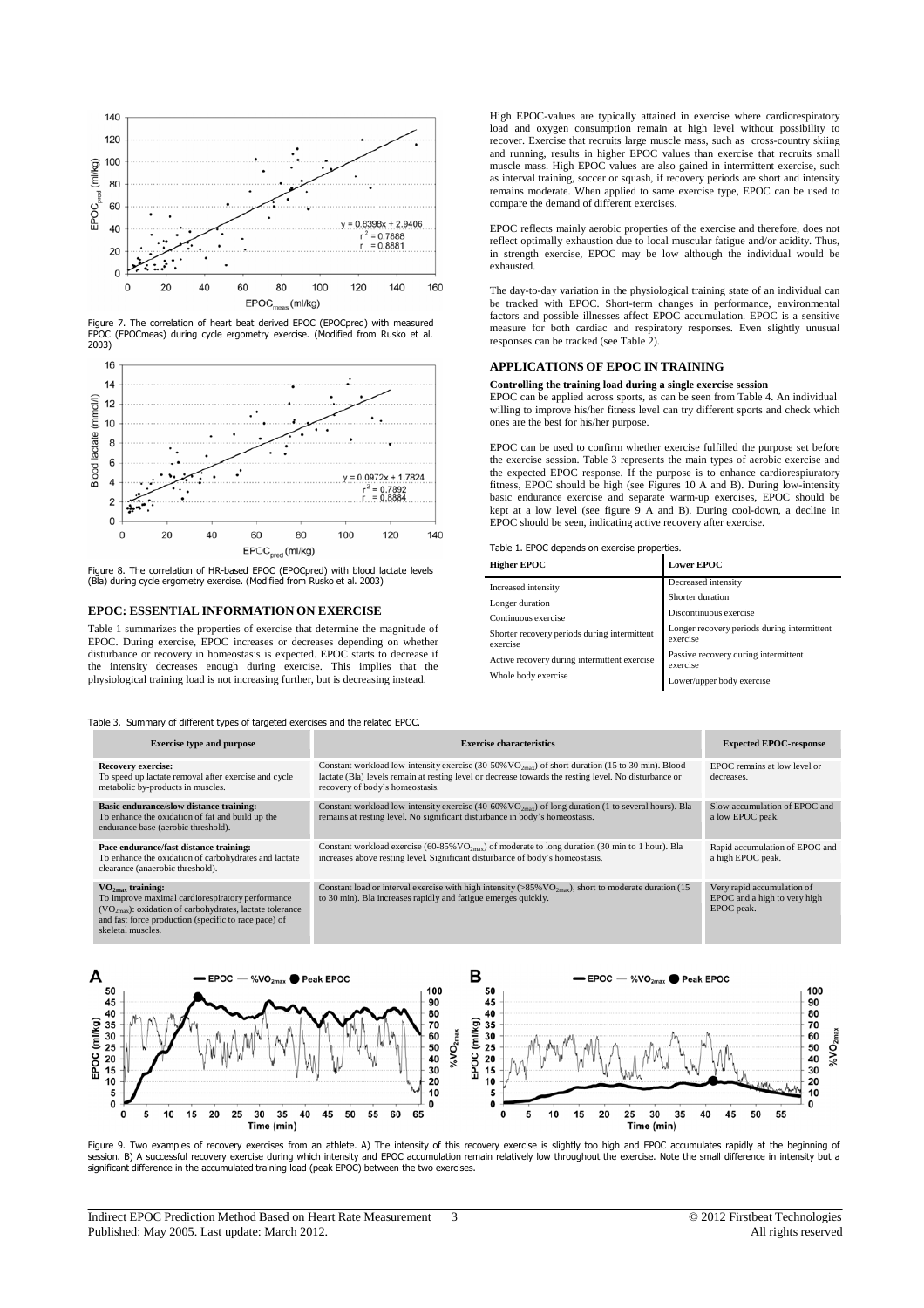EPOC is useful in monitoring day-to-day changes in the physiological response to training. If there is an unexpected EPOC response, the training program can be adjusted depending on the cause of the different response (See table 2).

EPOC reflects changes in the level of cardiorespiratory fitness. If peak EPOC is lower during the same exercise with the same workload (control exercise), the fitness level has probably improved because the disturbance of homeostasis is lower. Similarly, if EPOC is higher, the fitness level has most likely decreased. See Table 2 for additional explanations for higher or lower EPOC levels than usual. More fit individuals are able to exercise at the same relative intensity for a longer period of time than less fit individuals, which leads to higher EPOC.

When coaching a team, it is important to get information on the physiological responses of each individual. Team training sessions and games have a different impact on each player due to individual differences in e.g. the level of cardiorespiratory fitness, position, game style and motivation. With EPOC, the training load of each individual player can be monitored and the training program adjusted (e.g. some players may need more intense training while others need more rest after the games). See Figures 9 C and 9 D for an example in soccer.

#### **Programming and periodization of training**

The overall load that accumulates during training periods can also be evaluated with EPOC. A schematic example of training load over a training period of an endurance athlete is presented in Figure 10. The integration of training intensity and duration enables easier quantitative analysis of training. More accurate analysis of previous training loads helps in determining recovery requirements and designing subsequent training sessions optimally: the training load can be increased if the previous load is considered to have been too low, or decreased if the load had been higher than planned.

Table 2. Factors causing higher or lower HR-based EPOC values when compared to usual values.

| <b>EPOC</b> is higher than usual                                            |                                                                                                                              |  |  |  |
|-----------------------------------------------------------------------------|------------------------------------------------------------------------------------------------------------------------------|--|--|--|
| Possible cause                                                              | <b>Recommended action</b>                                                                                                    |  |  |  |
| Decreased cardiorespiratory fitness.                                        | Continue training. If possible, reduce the<br>EPOC level back to normal or slightly<br>below it.                             |  |  |  |
| Environmental conditions: increased alti-<br>tude, temperature or humidity. | Decrease absolute work rate to match pre-<br>vious EPOC levels.                                                              |  |  |  |
| Not fully recovered from previous exercise.                                 | Decrease training load and maximize<br>recovery.                                                                             |  |  |  |
| Illness.                                                                    | Do not exercise if you suffer from an<br>illness.                                                                            |  |  |  |
| <b>EPOC</b> is lower than usual                                             |                                                                                                                              |  |  |  |
|                                                                             |                                                                                                                              |  |  |  |
| Possible cause                                                              | <b>Recommended action</b>                                                                                                    |  |  |  |
| Recent monotonous, high-volume training<br>period.                          | Assure recovery in your training program.<br>Schedule both high- and low-intensity exer-<br>cise into your training program. |  |  |  |
| Increased cardiorespiratory fitness.                                        | Increase intensity and/or duration of<br>training to reach or slightly exceed former<br>EPOC levels.                         |  |  |  |



Figure 9. Examples of the accumulation of HR-based EPOC in different exercise sessions: (A) High-intensity interval training session (Nordic walking/running in a steep uphill). (B)<br>High-intensity constant velocity running team (mid-fielder) in the same match. Note the difference in physiological load between the two players. The match was preceded by a 20-min warm-up and there was a half-time of about 10 min between the two halves.



Figure 10. A schematic representation of an endurance athlete's training load during eight successive weeks (the columns represent daily values of EPOC). This two-month period prepares the athlete for the most important races of the season. The daily values are highest during weekends mainly due to races. Note also the less loading days before race days.